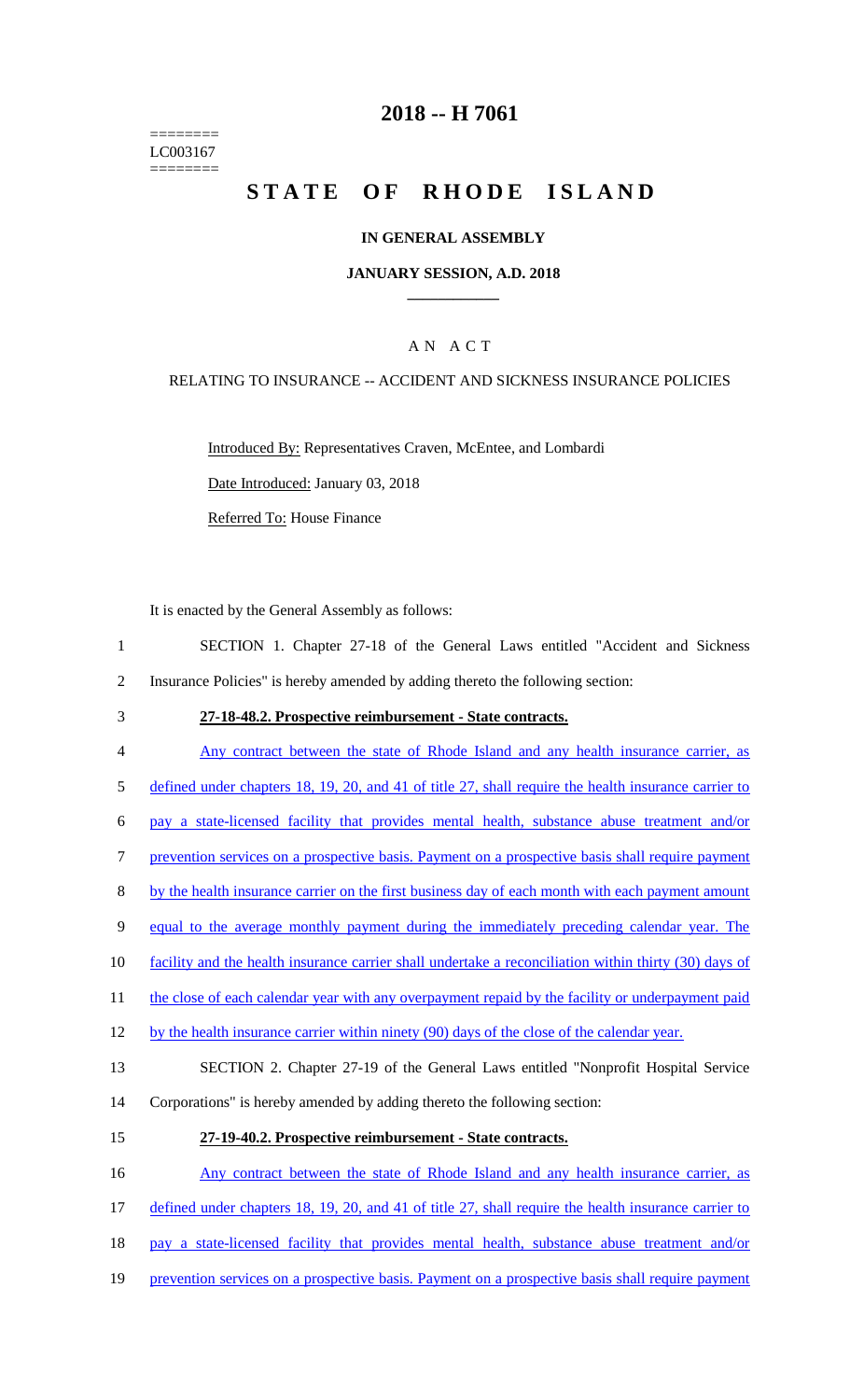- 1 by the health insurance carrier on the first business day of each month with each payment amount
- 2 equal to the average monthly payment during the immediately preceding calendar year. The
- 3 facility and the health insurance carrier shall undertake a reconciliation within thirty (30) days of
- 4 the close of each calendar year with any overpayment repaid by the facility or underpayment paid
- 5 by the health insurance carrier within ninety (90) days of the close of the calendar year.
- 6 SECTION 3. Chapter 27-20 of the General Laws entitled "Nonprofit Medical Service 7 Corporations" is hereby amended by adding thereto the following section:
- 

## 8 **27-20-35.2. Prospective reimbursement - State contracts.**

9 Any contract between the state of Rhode Island and any health insurance carrier, as

10 defined under chapters 18, 19, 20, and 41 of title 27, shall require the health insurance carrier to

- 11 pay a state-licensed facility that provides mental health, substance abuse treatment and/or
- 12 prevention services on a prospective basis. Payment on a prospective basis shall require payment
- 13 by the health insurance carrier on the first business day of each month with each payment amount
- 14 equal to the average monthly payment during the immediately preceding calendar year. The
- 15 facility and the health insurance carrier shall undertake a reconciliation within thirty (30) days of

16 the close of each calendar year with any overpayment repaid by the facility or underpayment paid

- 17 by the health insurance carrier within ninety (90) days of the close of the calendar year.
- 18 SECTION 4. Chapter 27-41 of the General Laws entitled "Health Maintenance 19 Organizations" is hereby amended by adding thereto the following section:
- 

#### 20 **27-41-49.2. Prospective reimbursement - State contracts.**

- 21 Any contract between the state of Rhode Island and any health insurance carrier, as 22 defined under chapters 18, 19, 20, and 41 of title 27, shall require the health insurance carrier to 23 pay a state-licensed facility that provides mental health, substance abuse treatment and/or 24 prevention services on a prospective basis. Payment on a prospective basis shall require payment 25 by the health insurance carrier on the first business day of each month with each payment amount 26 equal to the average monthly payment during the immediately preceding calendar year. The 27 facility and the health insurance carrier shall undertake a reconciliation within thirty (30) days of 28 the close of each calendar year with any overpayment repaid by the facility or underpayment paid 29 by the health insurance carrier within ninety (90) days of the close of the calendar year.
- 30 SECTION 5. This act shall take effect upon passage.
	- ======== LC003167 ========